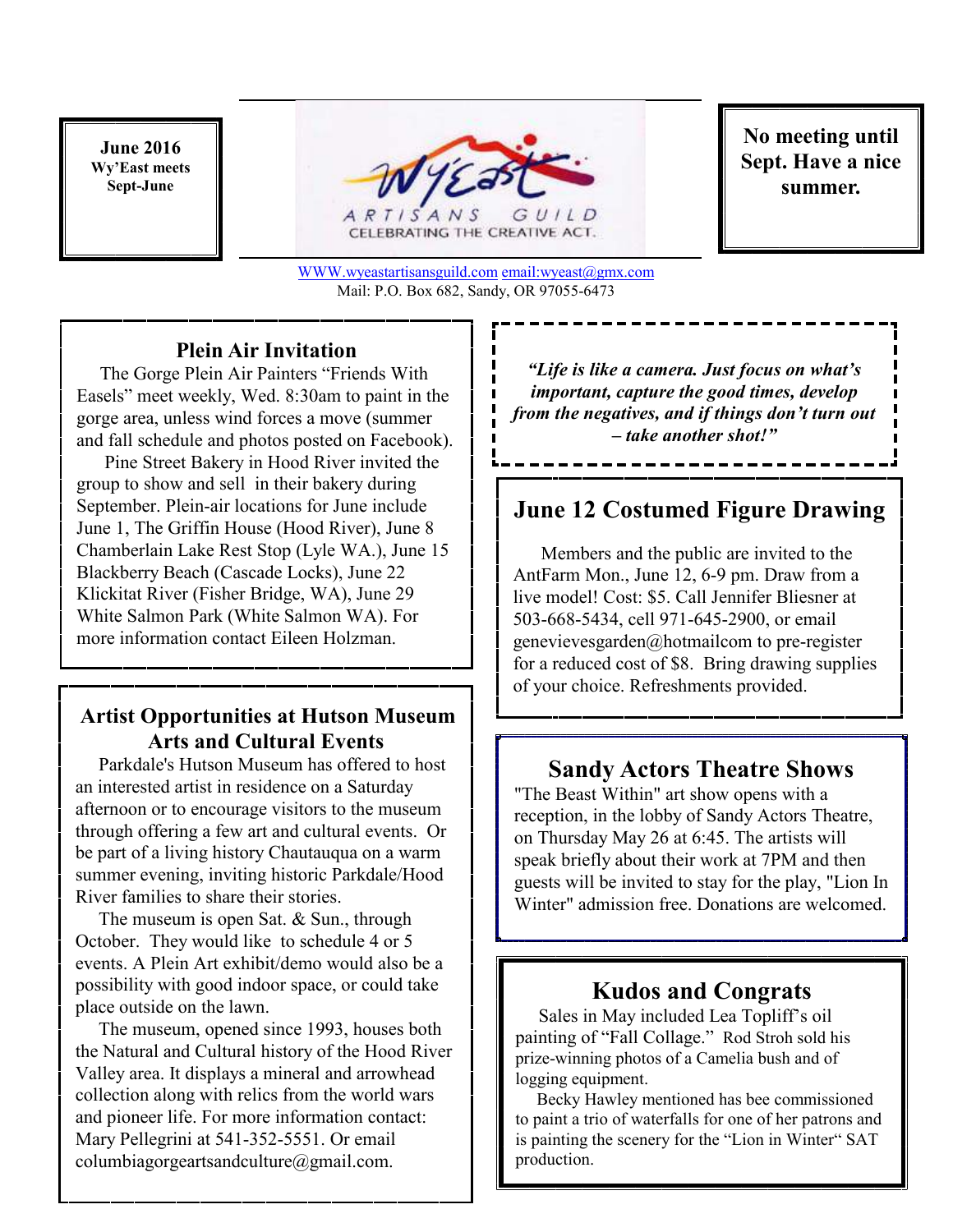## **Quick Reminder**

 **The pick-up for library theme show "Alphabetica" is July 5 at 8am.** 

# **Other Art Shows**

 *Contact*: **Clackamas County Art Alliance:**  sue@clackamasartsalliance.org **Concordia College:** lchurch@cu-portland.edu **Gresham Art Shows,** Gresham Visual Arts Gallery,

Estacada Art Guild : gloria.mainstreet@gmail.com

#### **Adults Art Class ~ MIND BODY SPIRIT**

 Eileen Holzman is teaching an adult drawing class, "Mind Body Spirit" at Sandy Public Library, 38980 Proctor Blvd, in the community room on W. June 1, 8, 22, and 29 at 6:30pm (no class on 15) for adults who want to learn how to draw or improve their drawing skills. All materials will be provided. Or you may bring your own art supplies. To register, call 503-668- 5537, or stop in at the front desk at the library. For more information contact Sarah McIntyre at smcintyre@ci.sandy.or.us You may visit Holzman's website at http://eileenholzman.com/artiststatement.htm;

#### **Wy'east Artisans Meeting Notes May 9, 2016 By Dawnna Pearson, Secretary**

**In attendance:** *Jennifer Bliesner, Cheryl Hooley, JoAnne Rohweder, Dawnna Pearson, Vern Groff, Becky Hawley, Rod Stroh, Eileen Holzman, Lea Topliff, Helen von Struense* 

 **Critiques:** Watercolor flowers by JoAnne Rohweder, Watercolor of Vern Groff's cat, Rod Stroh's photos of logging equipment and a camellia bush (both of which won prizes and have been sold) were shown and discussed.

 **New Business:** Under discussion, a possible change of day and location for guild meetings,to the third Tuesday, at the AntFarm. President Bliesner said meetings could include work parties or demonstrations at that location. Bliesner will find out the details and poll members for preferences. She emphasized that member input and suggestions are important on this issue so if you do not hear from her during the summer, be sure to email her your preferences.

 *Dawnna Pearson* said she and her sister would like to create a multi-arts (including visual artists, writers, filmmakers, etc.) "meet-and-share group" to meet at the AntFarm. Pearson would like member feedback if there is interest in this type of group and suggestions on what it might look like.

 *Eileen Holzman* said the *Online Juried Shows.com. Site* offers an opportunity for artists to apply for shows in their local area. Holzman is teaching drawing classes at the Sandy library to older teens and adults.

*Wy'East Picnic* Potluck: Sun., July 31, 1pm at Jennifer's house, confirmation pending.

 There was a discussion of current art show opportunities. "The Beast Within" is at Sandy Actor's Theater (SAT), the OSA Rose Show is in June, the Bird Show at AntFarm is also in June. The former 3-day Oktoberfest has been shortened to a 1-day Fiestafest at St. Michaels Church. An application/information form has been emailed to members. It can also be located online at St. Michaels Fiesta Fest or contact Lea and she can email it to you..

 **Speaker:** Member Vern Groff introduced a new promotional "featured artist" program to rotate among the member participants who would be prepared ahead of time with their artwork and pr to represent their chosen show. Groff also spoke about the Lake Artists in Lake Oswego, a closed group that requires every member to actively take on responsibility in their group and very successful shows.

*September meeting TBA*.